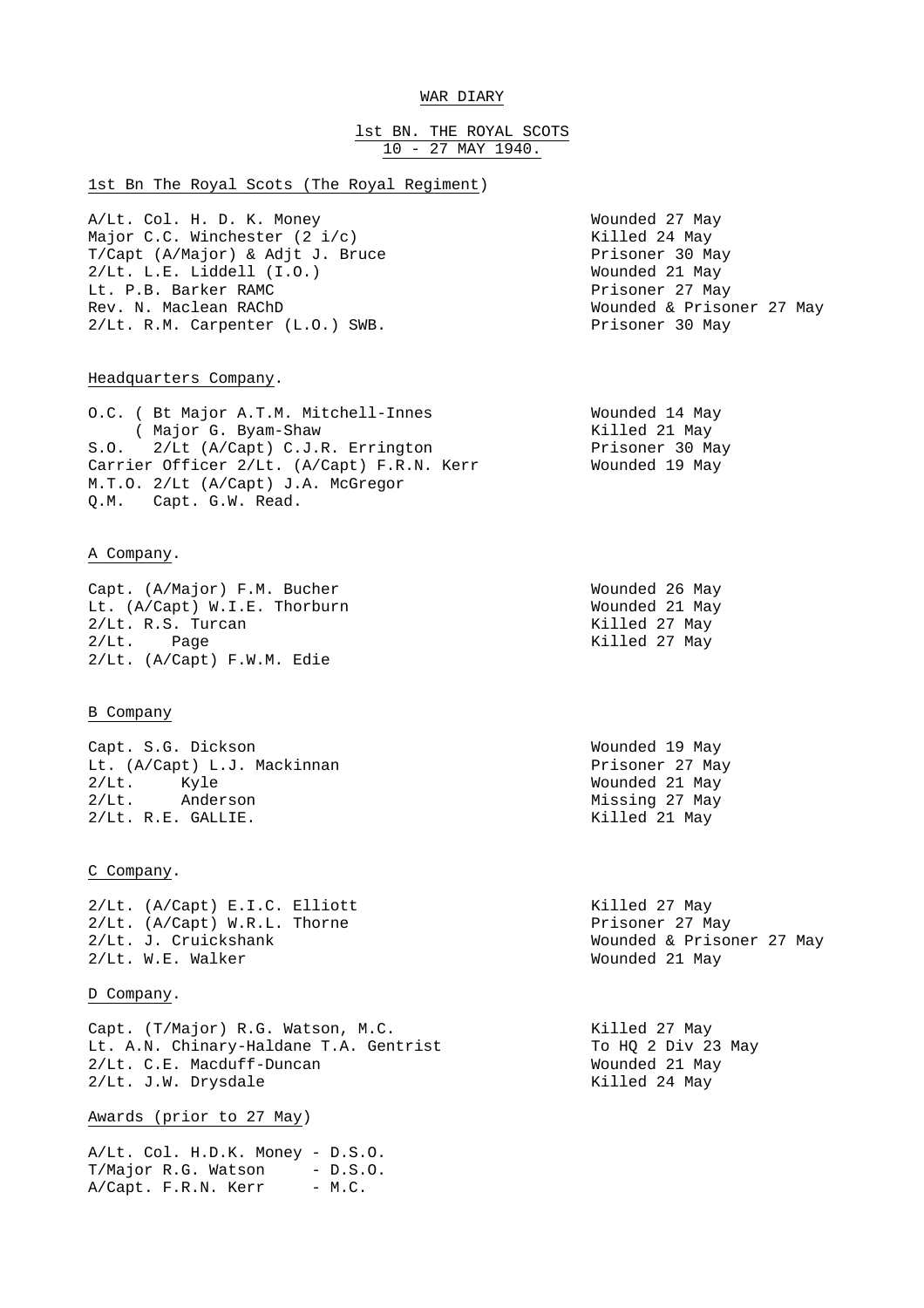#### WAR DIARY

# 1ST BN. THE ROYAL SCOTS 10 - 27 MAY 1240.

10th May - LECELLES - 0400 hrs (about) AA fire and aerial bombing from the SOUTH. 0600 hrs orders for Plan D to be put into operation, zero hour being 1300 hrs. Morning and afternoon spent in packing up, hand over "Tight in present posn" scheme, keys to blockhouses. All surplus stores of Bde dumped in Fabrie under I.R.S. guard under Cpl. McGreavie. Bn R Gp moved with Bde O Gp at 2115 hrs, remainder of Bn under Major G. Byam-Shaw, in RASC Bus. Coy moved out at 2310 hrs via PONT CAILLOU (S.P.). Enemy aircraft brought down area RUMEGIES about 2100 hrs. Owing to officers being on leave Major Byam-Shaw acted as 2 i/c, Capt. Thorburn as O.C. A Coy and 2/Lt. E.I.C. Elliott as O.C. C Coy. CSM Martin acted as RSM and P.M. Allen as CSM HO Coy.

\_\_\_\_\_\_\_\_\_\_\_\_\_\_\_\_\_\_\_\_\_\_\_\_\_\_\_\_\_\_\_\_\_\_\_\_\_\_\_\_\_\_\_\_\_\_\_\_\_\_\_\_\_\_\_\_\_\_\_\_\_\_\_\_\_\_\_\_\_\_\_\_\_

Route: RUMEGIES - PONT CAILLOU - ATH - HAL - ESPINETTE - LA HULPE - WAVRE.

Enemy bombing of CENSE DE WAPEMPRE about 2100 hrs - no casualties.

M.T. move was equally badly controlled and most of the Bn Tpt got split up, arriving at their destination in twos and threes during the 17th.

\_\_\_\_\_\_\_\_\_\_\_\_\_\_\_\_\_\_\_\_\_\_\_\_\_\_\_\_\_\_\_\_\_\_\_\_\_\_\_\_\_\_\_\_\_\_\_\_\_\_\_\_\_\_\_\_\_\_\_\_\_\_\_\_\_\_\_\_\_\_\_\_\_

Final bridge was blown after B Coy withdrew behind it. It was early afternoon about 1500 hrs.

11th May - WAVRE - 0400 hrs Bn R Gp arrived area OVERYSCHE, recced debussing point at LA HULPE and proceeded to WAVRE. 0600 hrs - 0800 hrs (about) Bn. arrived and debussed area LA HULPE - OVERYSCHE being bombed in process - no casualties and proceeded by march route WAVRE where they arrived about 1100 hrs - 1600 hrs and proceeded to Coy areas - A Coy outposts B Coy right C Coy left D Coy reserve. The town was unevacuated and full of Belgian troops who had been on leave. French DLM moved through town in morning to cover front forward of 4/7 DG. Day spent in digging in and taking over Belgian blockhouses (keys of which were in Brussels) which was NOT very well sited for Bn defence scheme. Local Belgian Command very excited and not very co-operative. News that all was NOT well with Belgian Field Army and Germans were over MAAS. Inhabitants friendly and seemed pleased to see us.

12th May - WAVRE - Day spent in further preparations for defence. Situation was very uncertain and Germans were reported to be attacking Liege. Some evacuation of civilians commenced and on the following afternoon the shattered troops of the Belgian 4th and 7th Divisions began to pour into the town. (These, on the whole, seemed good and some units, who still had their officers, had very high morale). Bn HQ was moved from the town to a house on the outskirts.

13th May - WAVRE - Preparations for defence continued, including demolition of bridges and loopholing of houses in the town. A Coy were withdrawn from outposts and took up a posn on the river behind B Coy. Final evacuation of town was put into operation and by midnight the town was empty. In the evening and during the night the French DLM and the 4/7th D.G. came in through our position - the DLM had suffered some very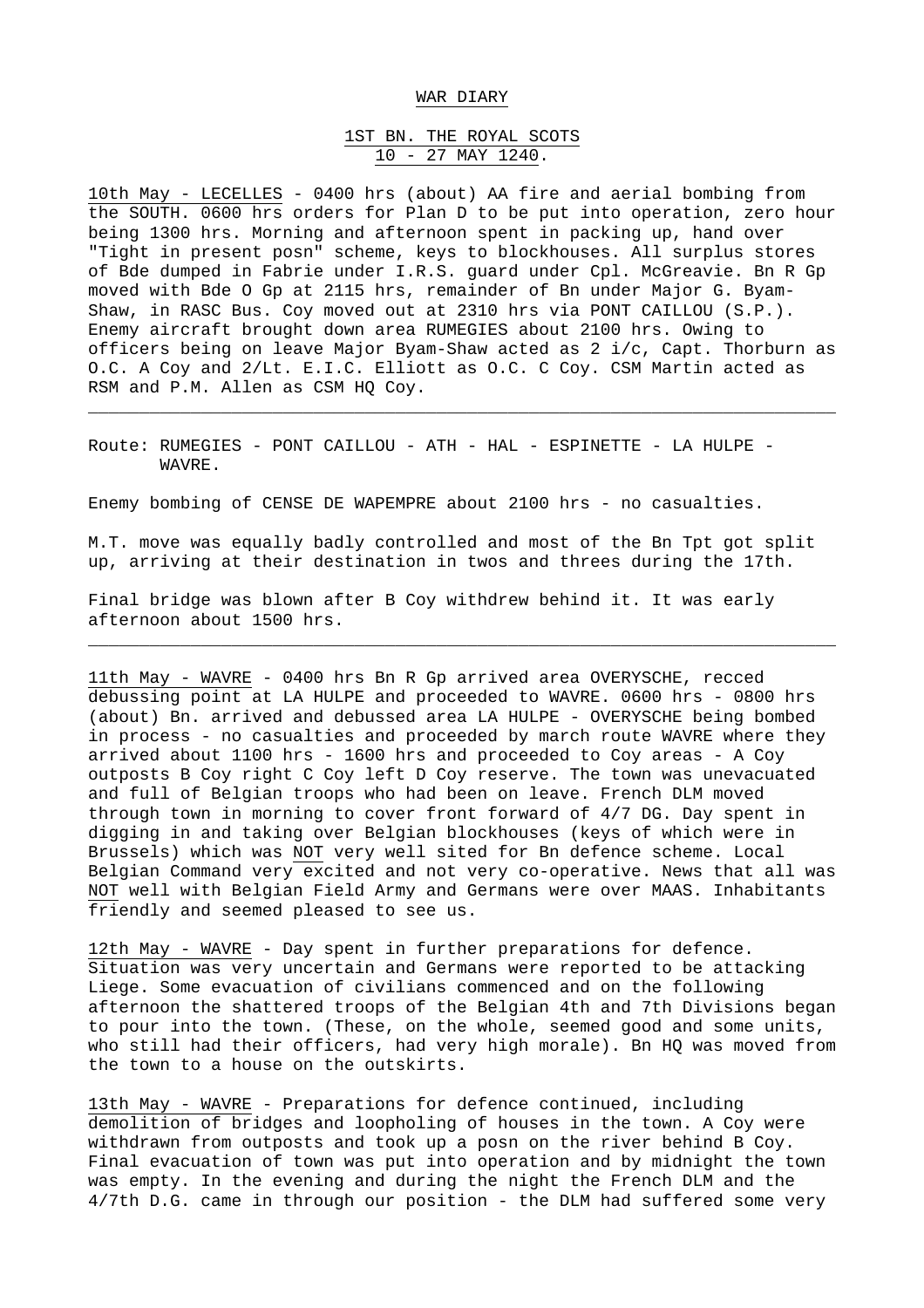severe handling from the German Air Force and some of the 4/7th DG had also suffered but all had their "tails up".

14th May - WAVRE - Preparation of defensive posns were continued and in the morning enemy aircraft bombed the town, during which Bt Major Mitchell Innes and A/C.S.M. Gordon were wounded whilst collecting foodstuffs. B Coy was withdrawn behind the river and to a posn on the right of A Coy, in touch with 13ieme Tirailleurs Algerians. (2/Lt Gallie was in command of an International post at the junction of the units). Bn HQ was moved to a shooting lodge in the BOIS DE BEAUMONT in the evening. Enemy elements appeared on the EAST banks of the river during the day and by evening contact had been gained. During the early part of the night some fairly heavy fighting took place in the town on A and C Coy fronts, during which the Pioneer Platoon, supporting A Coy, reported being fired on from behind. All attacks were repulsed fairly easily, though a reported gas attack by C Coy caused some scare. (This eventually proved to be caused by the breaking of a refrigerating plant in the tower). Ppr Stevenson, attd C Coy was killed.

15th May - WAVRE - BOIS DE BEAUMONT was shelled fairly heavily in early morning destroying all signal lines but causing no casualties, although advanced wagon lines had been established in the wood. The day was fairly quiet except for occasional fire engagements, the enemy having apparently been driven out of the forward edges of the town in the previous night's engagement. The day was perfectly lovely and at battalion HQ, we had our meals in a glade under the trees which might have [been] miles from any war instead of within 1000\* of the enemy. In the evening about 1630 hrs information was received that the enemy had broken through the French Lines to the South, and a defensive flank was formed on the Southern edge of the wood by D Coy and Carrier P1, with Bn HQ in a support line on the road WAVRE-WOO. After dark some shelling recommenced and at 2300 hrs orders were received to withdraw immediately to WOO, final evacuation of FDLs to be completed by 0300 hrs 16th May. Orders had to be given out very quickly - mostly verbally by 'phone and the final orders were not given out until about midnight consequently companies had to commence thinning out immediately and such things as 2" mortars, some anti-tank rifles and in one case Bren Guns had to be destroyed and abandoned. In spite of the hurry, companies carried out their orders well except for another gas alarm (false).

16th May - WOO - Withdrawal to WOO was unmolested and easily carried out as far as Bde Dispersal point after which transport got very mixed up and maps were found to be inaccurate and the position was not finally occupied until dawn. Situation was very vague all day and no enemy contact was made until evening and then only by outposts. A number of 13th Tirailleurs Algerians came into our position, some having been behind the enemy lines for 48 hours. The withdrawal was continued about 1800 hrs and withdrawal from posns was safely completed in daylight. Withdrawal was through the FORET DE SOIGNIES (which was very badly marked and Coys sometimes went astray), which was a memorable sight with long columns of infantry and transport wending through the dark roads. Brigadier congratulated the battalion on its march discipline especially compared with certain Territorial units, who were appalling - smoking, talking, falling out etc!

17th May - - March was continued after dawn - the roads being packed with transport and infantry - until the CHARLEROI Canal was crossed at LOTH. After concentrating the battalion and getting the men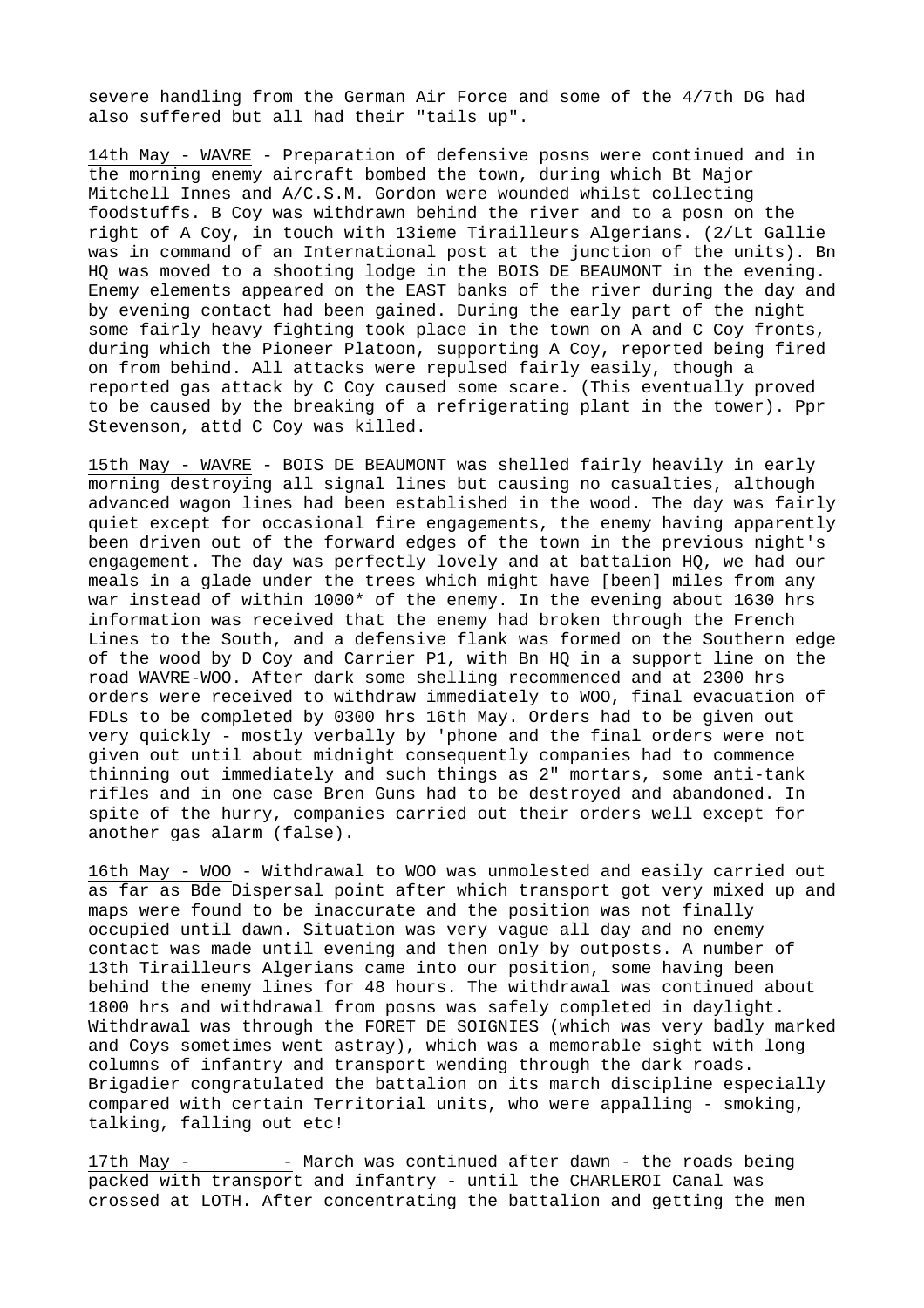fed, the battalion was ordered to move to GRAMMONT (Bde Dispersal point). Colin Mackenzie GSO III (Liaison) 1 Corps had breakfast with us. The day was very hot and dusty and columns soon got lost but arrived - somehow at GRAMMONT about 1400 hrs where orders were received to proceed to

 and billet for the night, although while the battalion was moving in, some troops had already received orders for a further withdrawal. Very pleasant billets were found for the battalion, in the town which had not been evacuated, although evacuation commenced in the evening. Evening was devoted to routine work, especially in checking the losses of stores on the Dyle.

18th May - R. DENDRE - About 0030 hrs orders were received to take up a posn on the river DENDRE by 0830 hrs, to the immediate SOUTH of . After a certain amount of mad "rushings about", the posn was occupied. Slight contact was obtained during the day but the day was very easy. Orders for a further withdrawal were issued about 2130 hrs. Posn to be evacuated by dawn.

19th May - FROIDMONT - Withdrawal started during the night and about dawn the last elements were clear of the posn. The Carrier P1 under orders of the Manch R(MG) covered the withdrawal and 2/Lt (A/Capt) F.R.N. Kerr was wounded and 2/Lt F.W.M. Edie was appointed to command the platoon. Bn arrived at RENAIX about 0900 hrs where it was meant to embus. RENAIX was an indescribable chaos with tpt banked four and five abreast and absolutely immoveable. Bn marched through RENAIX and down the road to TOURNAI and eventually the Troop Carrying Company RASC was found and some civilian vehicles were requisitioned about 1100 hrs and at the same moment the German Air Force arrived and bombed the battalion and a refugee column. Bn was bombed periodically during its journey to the billetting area at FROIDMONT and Capt. S.G. Dickson was evacuated and Lt. L.J. Mackinnon took command of "B" Company. Went into very pleasant billets and after getting routine work up to date the battalion had a good evening meal and a long night's rest.

20th May - FROIDMONT - Orders received to recce a position on the R. ESCAUT near CALONNE in which we were to relief the 8th Bn R Warwicks and part of 7th Bn R Warwicks during the night. Bn O Gp after receiving orders at ST. MAUR, where there was some shelling, recced the Warwicks posn. Afternoon was spent in producing orders, packing up etc. Several 5th Column scares,

Bn moved off at 0100 hrs and arrived at the posn about midnight. Bn was shelled and mortared during the takeover and suffered several casualties including 2/Lt W.E. WALKER.

21st May - R. ESCAUT - A Hellish day! We were mortared and shelled heavily all morning and afternoon and owing to our open right flank Bn HQ had to take up a posn as a support line to D and B Coys who were defending this flank. D Coy and Carriers put in several counter attacks to try and re-establish the line. In the afternoon things got rather easier and the Camerons after liaison with us put in a counter attack and re-established the line to some extent. Had over 150 casualties and had great difficulty in evacuating them; these included Major G. BYAM SHAW and 2/Lt R.E. GALLIE killed Lt (A/Capt) W.I.E. THORBURN wounded 2/Lts L.E. LIDDELL, C.E. McDUFF-DUNCAN and KYLE wounded. Padre managed to bury some of our dead that night.

22nd May - R. ESCAUT - Easier day though still a good deal of shelling. 2/Lt TURCAN took over A Company and 2/Lt R.M. CARPENTER I.O. and O.C. HQ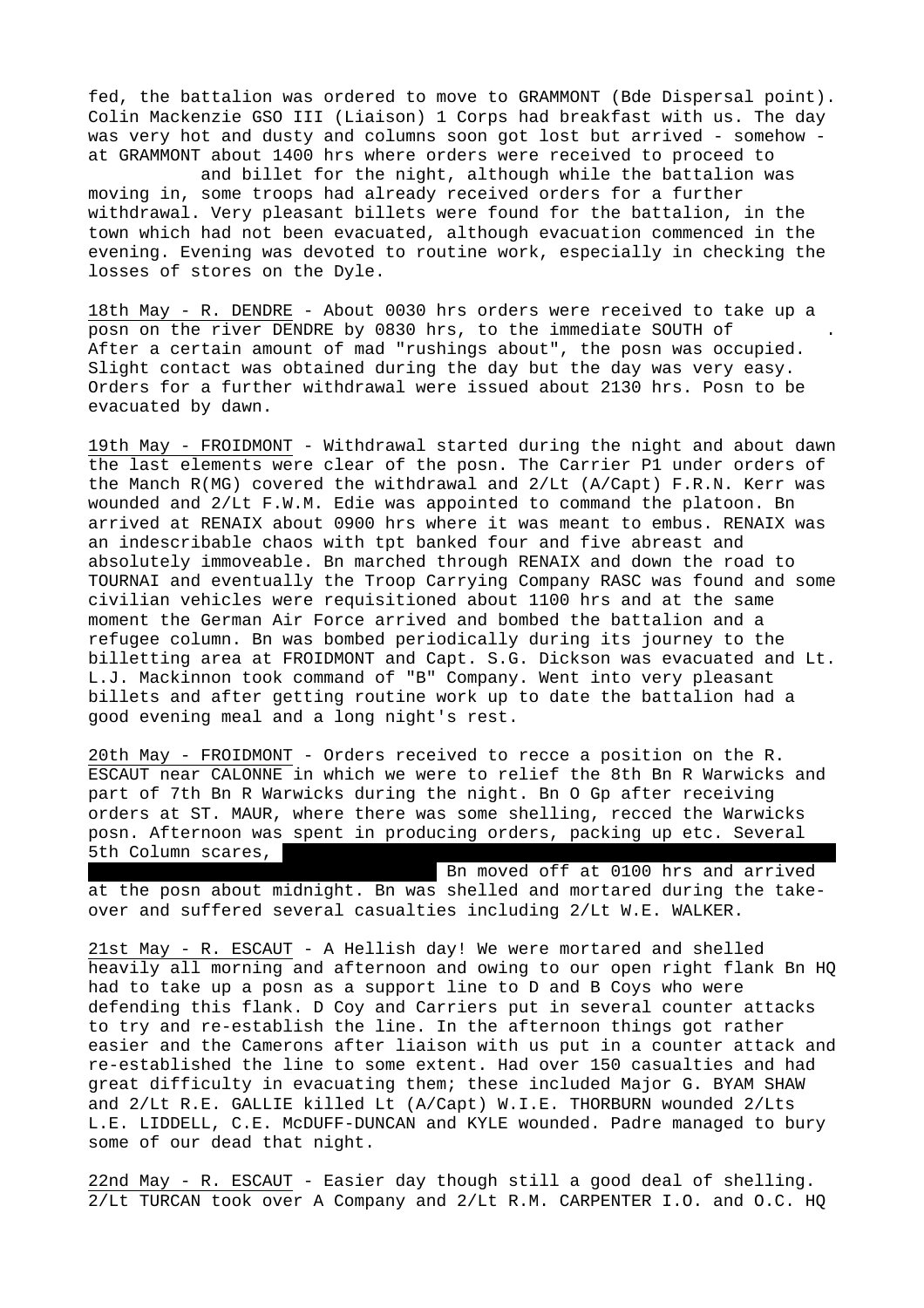Company Orders received for withdrawal to GORT LINE by night. Lt MUSEE Officier de Liaison at Bde HQ volunteered to come to Bn as an officer but it was not necessary. Withdrawal successfully carried out under casual shelling.

23rd May - COBRIEUX - After marching all night went into rest until were in COBRIEUX and then took up a posn in Bde Reserve in the GORT LINE but were not engaged. Air Raid in evening but no casualties. Embussed at about 1900 hrs to move to AUBERS RIDGE when the Div was going into BEF reserve! Arrived after uneventful journey and debussed but found no further orders nor anyone to give any so found billets for remainder of the night.

24th May - ESSARS - Re-embussed about 0900 hrs after having found Capt. F.M. BUCHER who had rejoined from leave. Moved to ESSARS near BETHUNE where Bn went into billets. About 1600 hrs shelling commenced and French tanks began coming back through our billets, hastily took up a posn while stores etc were reloaded. D Company put in a counter attack to assist the R.I. Fus. Major C.C. WINCHESTER M.C. and 2/Lt DRYSDALE killed. 2/Lt CRUICKSHANK to D Coy as  $2$  i/c. The line was re-established by dark and except for some shelling there was a quiet night.

25th May - CALONNE SUR LYS - Moved back into Bde reserve at CALONNE SUR LYS in early morning and went into billets. Very pleasant day spent in sleeping and cleaning up. A fair amount of shelling in p.m. but not on our billets. About 1500 hrs C Company moved up to fill gap between 4th and 6th Bdes and took our first prisoners. Huge enemy air sortie over the Bde posns in evening and heavily bombed our carriers (forming part of a Bde Carrier Coy on a special role). Moved up to support 2 R Norfolk and 1/8 L.F. about 2200 hrs.

26th May - near LE PARADIS - Took up a position near LE PARADIS with C Coy filling the gap on the right of the Bde and A Coy in support of 2 R Norfolk. A peaceful night and morning and in the afternoon Bn HQ moved into LE PARADIS and B Coy took up a position in rear of A Coy. Contact was maintained all day and there was some shelling. Capts Bucher and Bruce to A/Majors Lt. Mackinnon 2/Lts Errington, McGregor, Edie and Thome to A/Capts.

27th May - LE PARADIS - Information received about 0200 hrs that a large attack was expected on the front on the left of the Bde and that the Bde might expect to receive the flanks of the attack. By 0800 hrs the battalion was heavily engaged, A Coy and C Coy suffering very heavy casualties. A/Lt. Col. Money, A/Major Bucher, 2/Lt. Cruickshank wounded A/Capt. Elliott, 2/Lts Turcan and Page killed. T/Major Watson M.C. took over command of the battalion until about 1000 hrs when Bn HQ was set on fire and he was reported killed whereupon the command devolved upon A/Major and Adjt Bruce. A Coy and C Coy were overrun, after the former had done severe damage to several enemy tanks with grenades.

 B Coy (without orders) withdrew to LE PARADIS where they were reformed by A/Capt A Gordon 2 R Norfolk and together with the remnants of D Coy resisted until about 1600 hrs when they were captured. Bn HQ and HQ Coy under A/Major Bruce, A/Capt. Errington, 2/Lt. Carpenter and 2/Lt Anderson maintained their position until nightfall and managed to get A/Capt. Edie back to Bde with information. After dark this party tried to withdraw to our own lines\* (orders to this effect had been given by Bde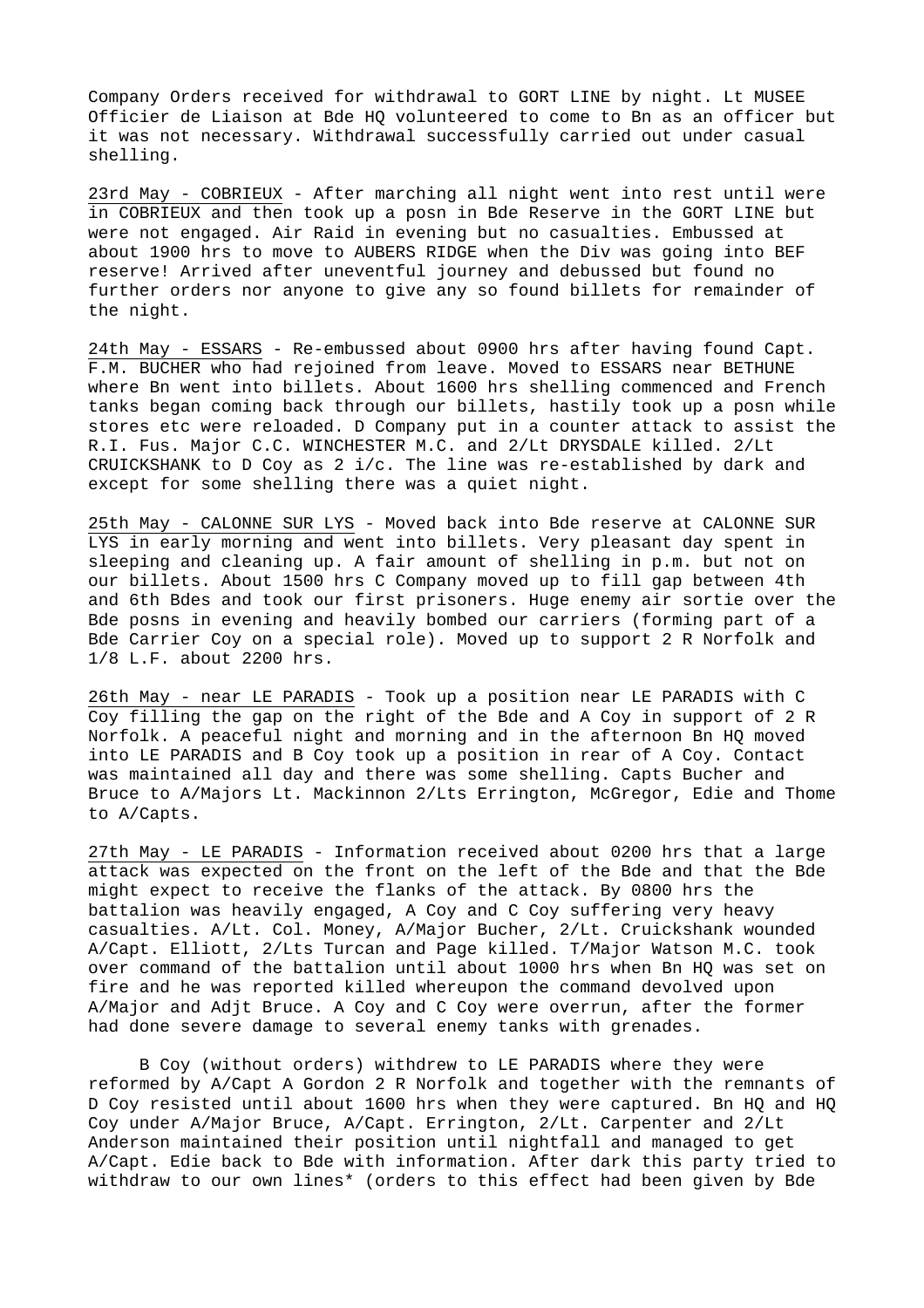HQ but NOT received by the battalion) and except for 2/Lt. Anderson, who was missing, were captured at MERVILLE on 30th May.

 (\* Actually this withdrawal was not attempted until the night 29/30th May, the intervening time having been spent in waiting for a counter attack which was understood to be coming. At this time the battalion had received no information regarding the withdrawal from Dunkirk and orders were given for the battalion i.e. some 30 men, to lie up over the LE PARADIS position to support the counter attack by fire).

> J. Bruce, Major 1st Bn. The Royal Scots. Posn 1941.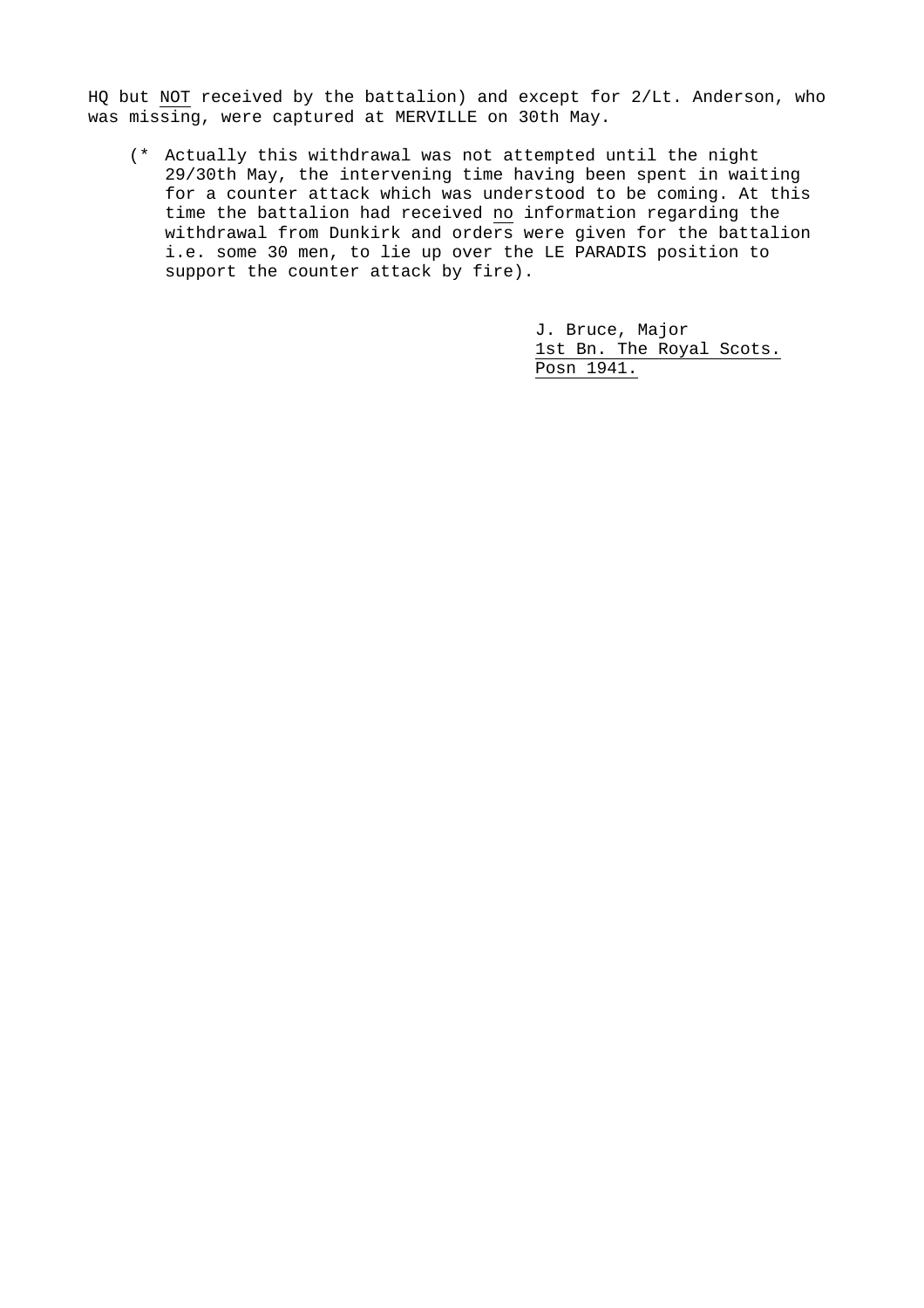Sir,

I have the honour to render the following report on the actions of the lst Bn The Royal Scots during the period 27th - 30th May 1940.

On the 27th May, the battalion was in a defensive position in and around the village of LE PARADIS and was acting as support battalion of the 4th Infantry Brigade. During the night 26th/27th information had been received from a Liaison Officer that an attack was expected at dawn on the formation on our left but that we might anticipate receiving its left flank - and further that in the course of the day, French formations and the Army Tank Brigade would relieve us in our position.

Soon after dawn the forward companies were engaged with the enemy and Bn HQ was "standing-to". Lt. Col. H.D.K. Money was wounded and evacuated and about 0800 hrs (?) Major R.G. Watson M.C. (O.C.D. (Reserve) Coy) assumed command of the battalion. At this time, the battalion situation vas as follows:-

A Coy (2 Lt. R.S. Turcan), B Coy (A/Capt. L.J. Mackinnan) and C Coy (A/Capt. E.I.C. Elliott) were all heavily engaged with infantry and tanks, in positions forward of LE PARADIS. A Coy had suffered heavy casualties and was reported to be about 20 strong. C Coy was acting to link the right flank of 4th Inf Bde with 6th Inf Bde, and was out of touch of Bn HQ. B Coy was withdrawing to LE PARADIS. D Coy (C.S.M. Wittet), HQ Coy (2/Lt. R.M. Carpenter S.W.B.), Carrier Pl (3 or 4 Carriers) (A/Capt. F.W.M. Edie) and Bn HQ (C.S.M. Martin A/RSM) were in or to the left flank of LE PARADIS and were not yet engaged.

All communications with the battalion were in a bad way and runner was the normal, though uncertain, means of communication. A No. 11 W/T Set was working to Bde.

Capt. A.L. Gordon 2nd Bn R Norfolk who had come from O.C. 2 R Norfolk with a message was asked by Major Watson to take command of all troops in LE PARADIS, which were B Coy, some of D Coy and Carrier P1.

At about 1000 hrs (?) a mechanised column appeared in front of Bn HQ from the EAST. For some minutes it could not be decided if this column was enemy or French relieving troops. Fire was however directed at Bn HQ which immediately went into action. I spoke to the Brigade Major by R/T informing him of the situation. He sounded sceptical. I assured him that the battalion would hold on in its present position, pending further orders. I had just finished speaking when a shell or mortar bomb fell on the wireless and destroyed it.

I reported to Major Watson that I had seen the R.A.P. (about 100 yds EAST of Bn HQ) being rushed. Bn HQ opened fire on it but all the occupants, including Lt. P.B. Barker, R.A.M.C., Rev. N. Maclean C.F. (4th Cl) and A/L.M. Martel, were taken prisoner. The house was set on fire and I understand some wounded, who could not be moved, were burned in it.

At this time Bn HQ farm was also on fire, and Major Watson ordered its evacuation. He took some of the personnel and joined HQ D Coy; I took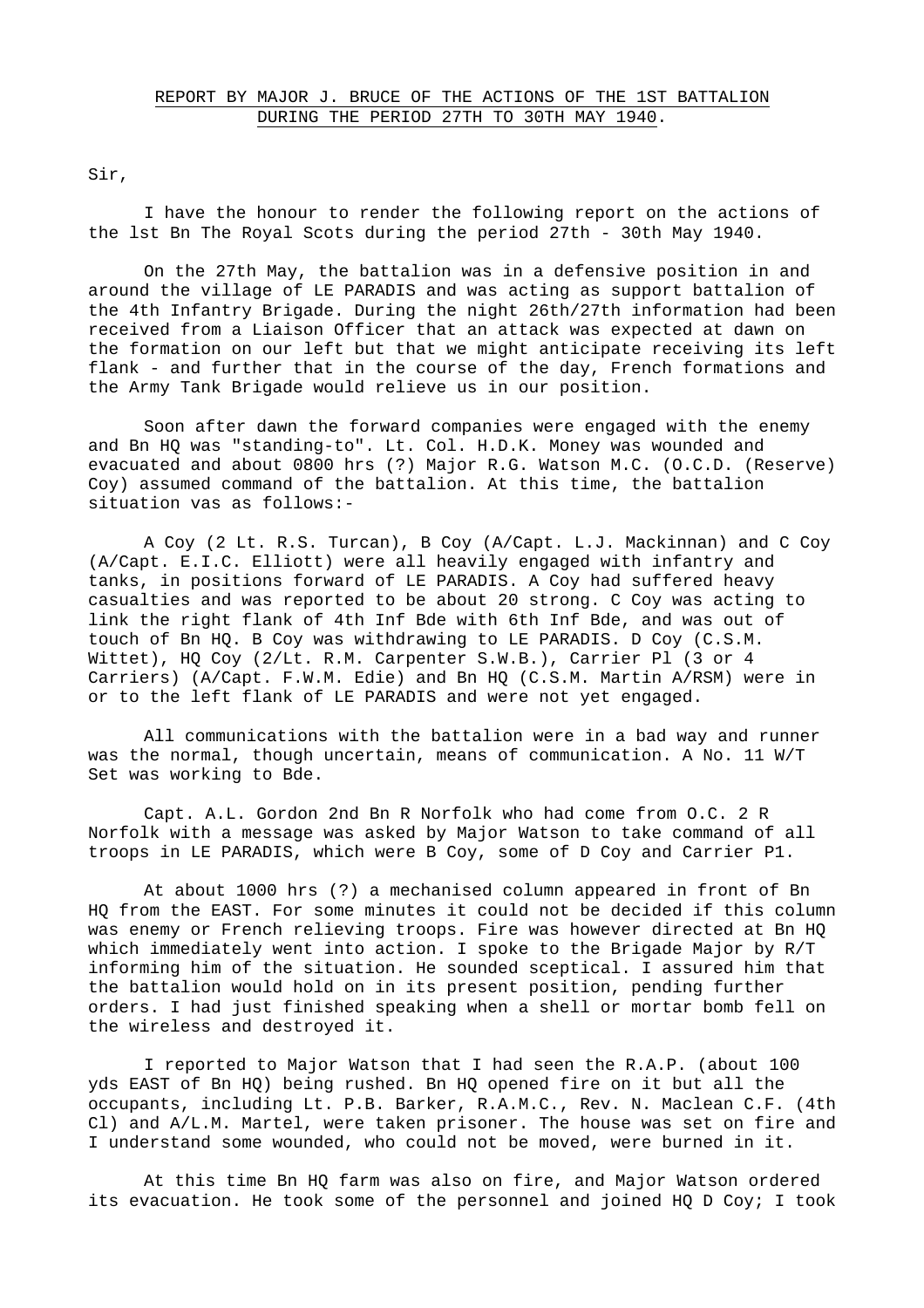the remaining personnel and eventually reached the farm in which HQ Coy was situated. On my way to this farm I was passed by Sgt. Hamilton and Cpl. Bruce, both signallers, whom Major Watson had ordered to try and get through to Brigade. They were showing great bravery in crossing very open ground under heavy fire. I did not see them again.

On arrival at HQ, HQ Coy, I was informed that Major Watson had been killed. I, therefore, assumed command. The situation, so far as I could ascertain was as follows:

With me, there were A/Capt. Errington (S.O.), A/Capt. Edie (with one remaining carrier), 2/Lt. Carpenter and P.M. Allen A/CSM with about 30 ORs of HQ Coy and GSM Wittet with a few ORs of D Coy. There were also 30 - 40 wounded in the farm cellar.

In LE PARADIS under Capt. A.L. Gordon 2 R Norfolk were B Coy (A/Capt. Mackinnon) and some of D Coy.

The enemy was between my position and LE PARADIS. There was one Bren gun and one A.T. Rifle in the farm. I organised all round defence of the farm which was under heavy small arms and light artillery fire. 2/Lt. Carpenter, C.S.M. Wittet and P.M. Allen particularly distinguished themselves at this time but the bearing and conduct of all ranks was exemplary.

About 0500 hrs (?) a message was received from Capt. A.L. Gordon asking for orders. I replied that he was to hold on till nightfall when we would attempt to withdraw. This message was not delivered and about 0600 hrs (?) we saw that the enemy were in LE PARADIS and also that they had captured several prisoners, though one platoon (I think, P.S.M. Marshall's) was seen to make a successful withdrawal.

The situation at our position had quietened and with LE PARADIS taken, the enemy swept past our right flank, offering good targets of which Cpl. Waterson took full advantage with the Bren.

2/Lt. Anderson and L/Sgt. Bruce (B Coy) arrived in the position. About 1730 (?) hrs I decided to send A/Capt. Edie to Brigade HQ in his carrier to report what the situation was and he departed over completely open country held by the enemy.

As the enemy were now ignoring our position and circumventing it, I decided on the following plan.

1. After nightfall we would evacuate our present position, leaving the wounded, and move to another farm where we would remain concealed, until the expected attack by the Army Tank Bde developed and then we would be in a position to engage the enemy in their rear.

2. The wounded were to remain in the present position until the following day when they would surrender.

Consequently after dark 4 officers (Maj. Bruce, Capt. Errington, 2/Lt. Carpenter and 2/Lt. Anderson) and about 30 ORs (including Pte. Peach who was wounded but insisted on staying with us) moved to another farm about 400 yards EAST. On the way 2/Lt. Anderson and L/Sgt. Bruce (and possibly one or two others) disappeared and were not seen again. The new position was reached about midnight 27/28 May and we were left there